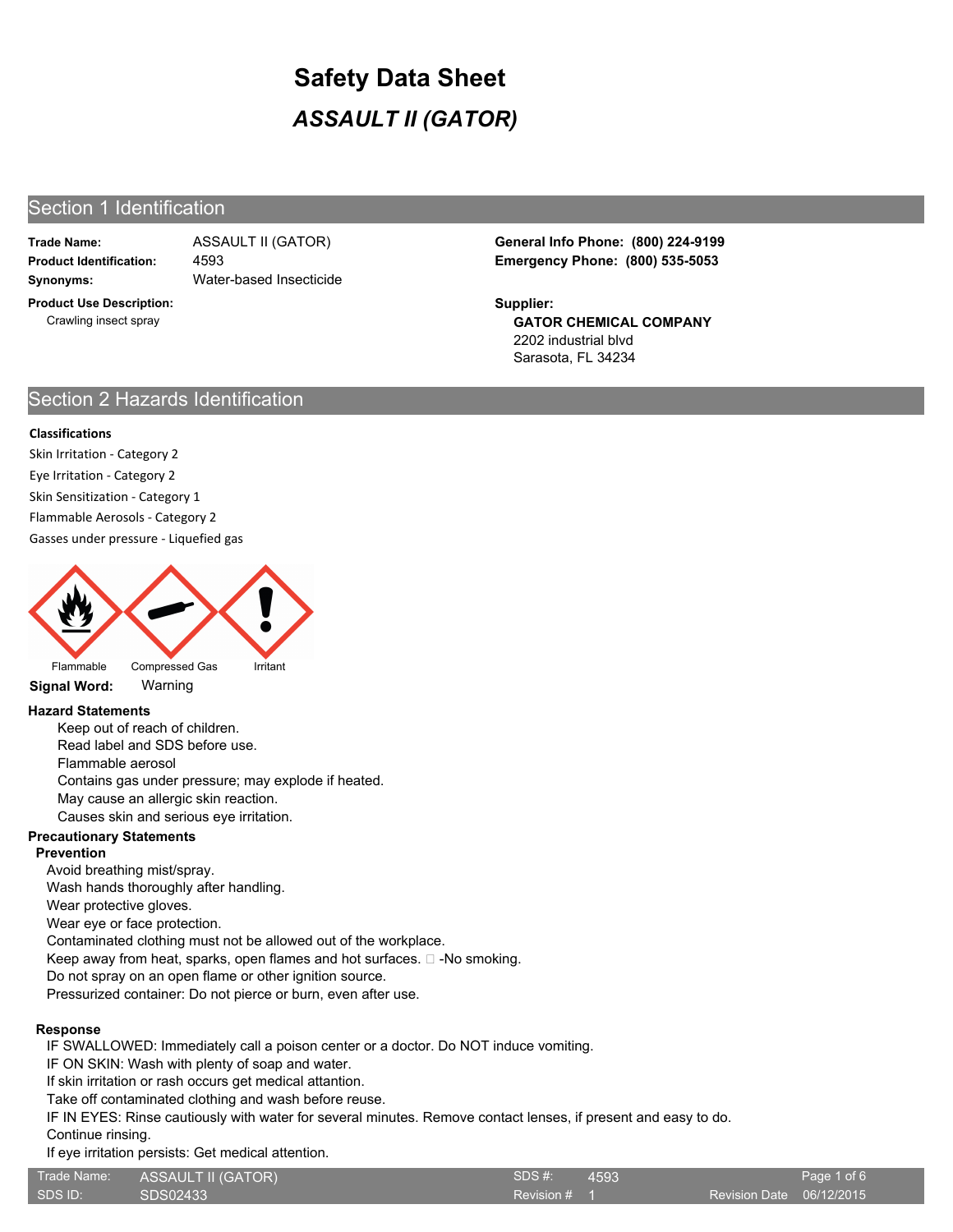#### **Storage**

Store in a well-ventilated place. Protect from sunlight. Do not expose to temperatures exceeding 50 °C/122 °F. Store locked up.

#### **Disposal**

Dispose of contents and container in accordance with all local, regional, and national regulations.

#### **Hazards Not Otherwise Specified**

Not applicable

| Section 3 Composition                    |            |               |
|------------------------------------------|------------|---------------|
|                                          |            | Concentration |
| <b>Chemical Name</b>                     | CAS#       | % by Weight   |
| <b>Isobutane</b>                         | 75-28-5    | $>= 5 \le 10$ |
| <b>Hydrotreated Petroleum Distillate</b> | 64742-47-8 | $>=3<=7$      |
| Propane                                  | 74-98-6    | $>= 1 \le 5$  |
| Permethrin                               | 52645-53-1 | $=0.25$       |

# Section 4 First Aid

#### EMERGENCY OVERVIEW

DANGER. Flammable. Contents under pressure. May be harmful if swallowed. Keep away from heat and flame. Can cause nervous system depression.

EYES: Rinse cautiously with water for several minutes. Remove contact lenses if present and easy to do. Continue rinsing. If eye irritation persists: Get medical attention.

SKIN: Wash with plenty of soap and water. If skin irritation or rash occurs get medical attention. Take off contaminated clothing and wash it before reuse.

INHALATION: Remove person to fresh air and keep comfortable for breathing. Call a poison center or a doctor if you feel

unwell.

INGESTION: Harmful or fatal if swallowed. Seek medical attention immediately.

# Section 5 Fire Fighting Measures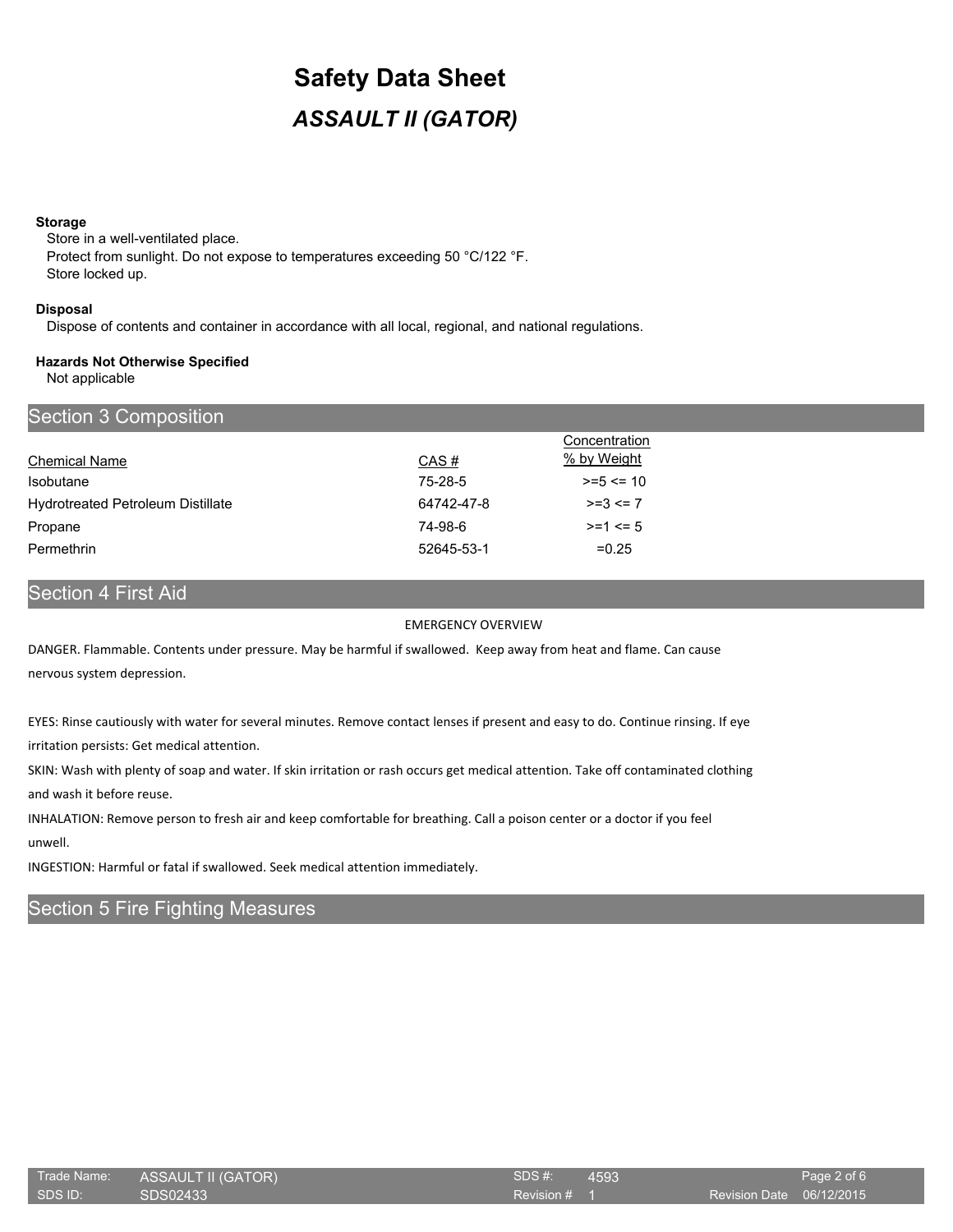#### **Suitable fire extinguishing media:**

Use water spray, fog or foam.

#### **Specific hazards arising from the chemical:**

Flammable aerosol. In a fire or if heated, a pressure increase will occur and the container may burst, with the risk of subsequent explosion. Gas may accumulate in low or confined areas or travel a considerable distance to a source of ignition and flash back, causing fire or explosion. Bursting aerosol containers may be propelled from a fire at high speed. Runoff to sewer may create fire or explosion hazard.

#### **Hazardous thermal decomposition products:**

Carbon Dioxide, Carbon Monoxide

#### **Specific fire-fighting methods:**

Promptly isolate the scene by removing all persons from the vicinity of the incident if there is a fire. No action shall be taken involving any personal risk or without suitable training. Move containers from fire area if this can be done without risk. Use water spray to keep fire-exposed containers cool.

#### **Special protective equipment for fire fighters:**

Fire fighters should wear appropriate protective equipment and self-contained breathing apparatus (SCBA) with a full face-piece operated in a positive pressure mode.

# Section 6 Accidental Release Measures

#### **Personal precautions:**

Put on appropriate personal protective equipment (see section 8)

#### **Environmental precautions and clean-up methods:**

Stop all leaks. Isolate hazard area. Keep unnecessary and unprotected personnel from entering. Eliminate all ignition sources. Disperse vapors with water spray. Prevent runoff from entering drains, sewers, streams or other bodies of water. Absorb spill with inert material. Absorb unrecoverable product. Transfer contaminated absorbent, soil and other materials to containers for disposal.

## Section 7 Handling and Storage

Do not use or store near heat, sparks or open flame. Exposure to temperatures above 120 F may cause bursting. Do not puncture or incinerate container. Store in a cool, dry place. Do not get in eyes, on skin or on clothing. Intentional misuse by deliberately concentrating and inhaling may be harmful or fatal. Keep out of reach of children.

## Section 8 Exposure Controls/Personal Protection

| Hydrotreated Petroleum Distillate<br><b>OSHA PEL</b> | $100$ ppm |
|------------------------------------------------------|-----------|
| <b>Isobutane</b><br><b>ACGIH TLV</b>                 | 1000 ppm  |
| Propane<br><b>ACGIH TLV</b>                          | 1000 ppm  |

| Trade Name: | ASSAULT II (GATOR) | SDS #:       | 4593 |                          | Page 3 of 6 |
|-------------|--------------------|--------------|------|--------------------------|-------------|
| SDS ID:     | SDS02433           | Revision # 1 |      | Revision Date 06/12/2015 |             |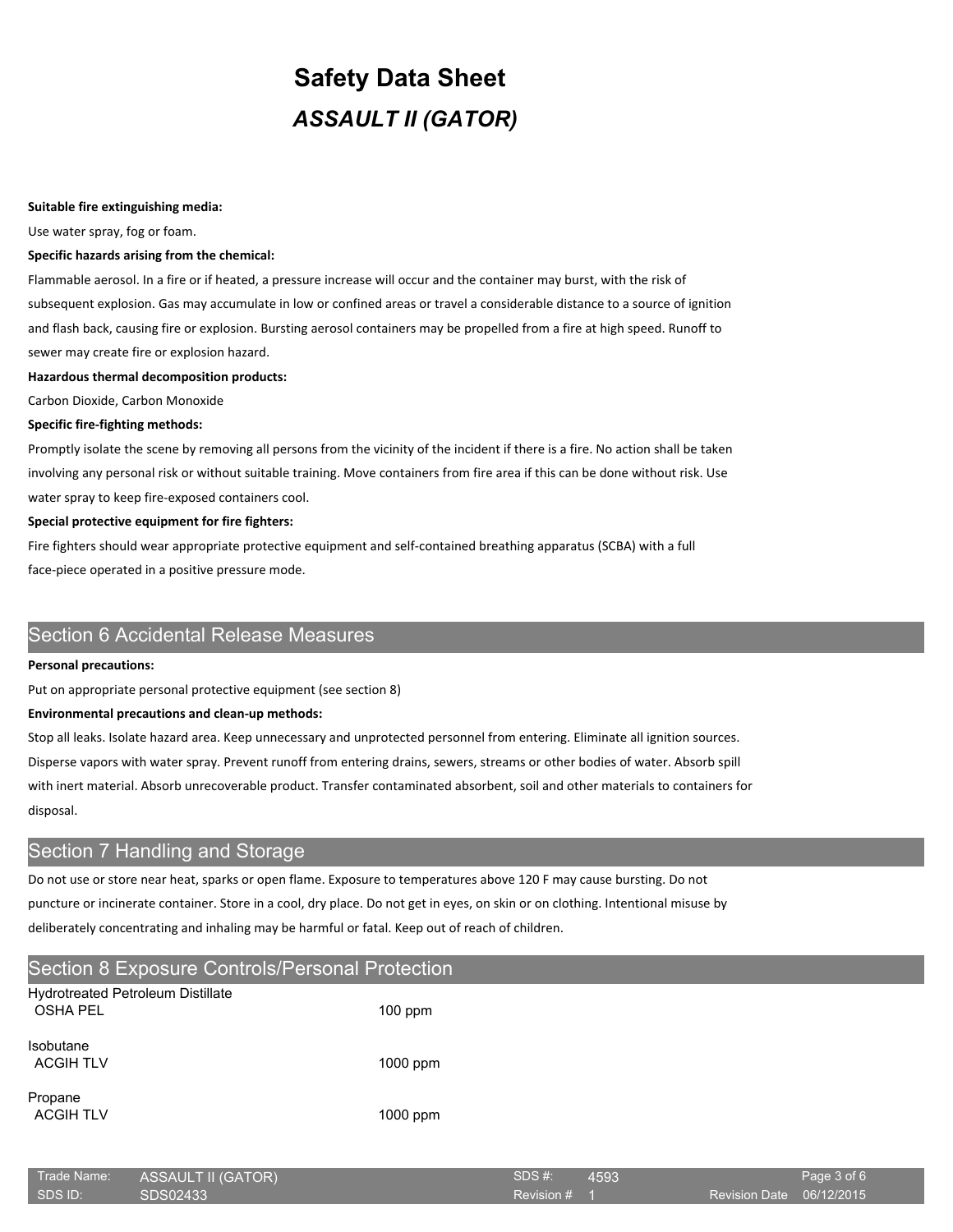**Eye Protection:** Wear safety glasses or goggles.

**Skin Protection:** To prevent repeated or prolonged contact, wear impervious gloves (made from rubber, nitrile or neoprene). **Respiratory Protection:** When respiratory protection is required use an organic vapor cartridge. A respiratory program that meets OSHA's 29 CFR 1910.34 & ANSI Z88.2requirements must be followed.

**Engineering Controls:** Good general ventilation required.

## Section 9 Physical and Chemical Properties

Property **Value** Appearance **MILKY EMULSION** Auto Ignition Temp NOT AVAILABLE Boiling Point **NOT AVAILABLE** Color **COLOR** WHITE Decomposition Temperature NOT AVAILABLE Evaporation Rate NOT AVAILABLE Explosive Limit Ranges NOT AVAILABLE Explosive Properties NOT AVAILABLE Flash Point **Finally Accord Finally Accord Point** Flash Point **NOT AVAILABLE** Odor VANILLA Odor Threshold NOT AVAILABLE Other Information **VOC content (wt. %): 12** Oxidizing Properties **NOT AVAILABLE** Partition Coeff **NOT AVAILABLE** Physical State **LIQUID** Relative Density  $0.9$  0.9 Solubility (Water) EMULSIFIES Vapor Density **NOT AVAILABLE** Vapor Pressure NOT AVAILABLE Viscosity NOT AVAILABLE pH 7 -8

## Section 10 Stability and Reactivity

Reactivity : Under normal conditions of storage and use, hazardous reactions will not occur. **Chemical Stability :** Stable under normal conditions. **Incompatible Materials :** Acids, strong oxidizers. **Conditions to Avoid :** High temperatures, open flames, sparks, welding. **Decomposition Products: CO, CO2** 

Vapors may ignite at temperatures exceeding flash point.

## Section 11 Toxicological Information

**Primary Route of Entry:** Skin contact, inhalation, ingestion

### **Acute/Potential Health Effects:**

**EYES:** May cause serious eye irritation. Symptoms include stinging, tearing and redness.

**SKIN:** May cause skin irritation. Prolonged or repeated contact may dry the skin and cause sensitization. Symptoms may

include redness, burning, drying of skin and skin burns.

**INHALATION:** High vapor/aerosol concentrations are irritating to the eyes and respiratory tract. May cause nose, throat and

respiratory tract irritation, coughing and headache.

**INGESTION:** Harmful or fatal if swallowed. Aspiration hazard - this material can enter lungs during swallowing or vomiting and

cause lung inflammation and damage.

**Chronic / Long Term Effects:** None known.

**Target Organ Effects:** Skin.

## **Reproductive/Developmental Information:**

**Carcinogenic Information:** This material is not listed as a carcinogen by IARC, NTP or OSHA.

## **Acute Toxicity Values:**

Not available.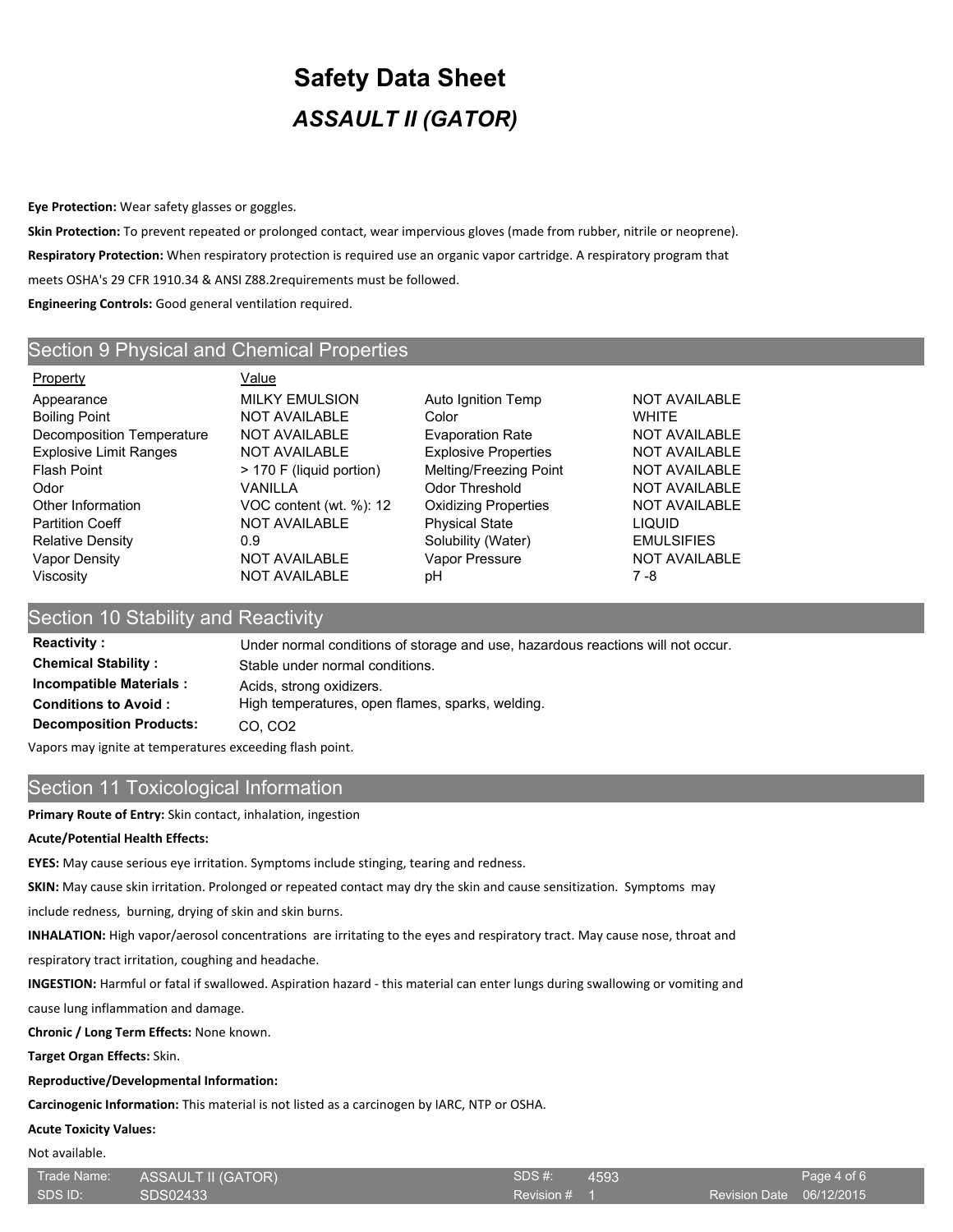## Section 12 Ecological Information

This product is toxic to fish and other aquatic invertebrates.

## Section 13 Disposal Considerations

Waste must be disposed of in accordance with federal, state and local environmental control regulations. See label for further instructions.

## Section 14 Transport Information

Certain shipping modes or package sizes may have exceptions from the transport regulations. The classification provided may

not reflect those exceptions and may not apply to all shipping modes or package sizes.

| UN number            | 1950 |                     |
|----------------------|------|---------------------|
| Proper shipping name |      | Aerosols, flammable |
| Class                | 2.1  |                     |
| Packing group        |      |                     |

## Section 15 Regulatory Information

**Section 313 of Title III of the Superfund Amendments and Reauthorization Act (SARA) of 1986 (40 CFR 372.65)** Permethrin

If identified components of this product are **CERCLA** hazardous substances and/or listed under **Sections 302, 304, or 313 of** 

**Title III** of the Superfund Amendments and Reauthorization Act (SARA) of 1986 (also known as EPCRA, the Emergency Planning and Community Right-To-Know Act), or under **California Proposition 65** (Safe Drinking Water and Toxic Enforcement Act), they are listed above in Section 15 of this SDS.

If identified components of this product are listed under Section 313, this product contains toxic chemicals subject to the reporting requirements of Section 313. This information must be included in all SDS that are copied and distributed for this material.

**Title III Section 311/312** Hazardous Categories - 40 CFR 370.2:

ACUTE (X) Chronic (X) Fire (X) Pressure (X) Reactive ( ) Not Applicable ( )

**T.S.C.A. Status:** All chemical substances found in this product comply with the Toxic Substances Control Act inventory reporting requirements.

**RCRA Status:** Under RCRA, it is the responsibility of the product user to determine at the time of disposal, whether a material containing the product or derived from the product should be classified as a hazardous waste. If this product becomes hazardous waste it would be assigned RCRA Code(s)

None

### **FIFRA information**

This chemical is a pesticide product registered by the United States Environmental Protection Agency and is subject to certain labeling requirements under federal pesticide law. These requirements differ from the classification criteria and hazard information required for safety data sheets (SDS), and for workplace labels of non-pesticide chemicals. The hazard information

| Trade Name: | <b>ASSAULT II (GATOR)</b> | SDS#:   |
|-------------|---------------------------|---------|
| SDS ID:     | SDS02433                  | Revisio |

Revision # 1 4593